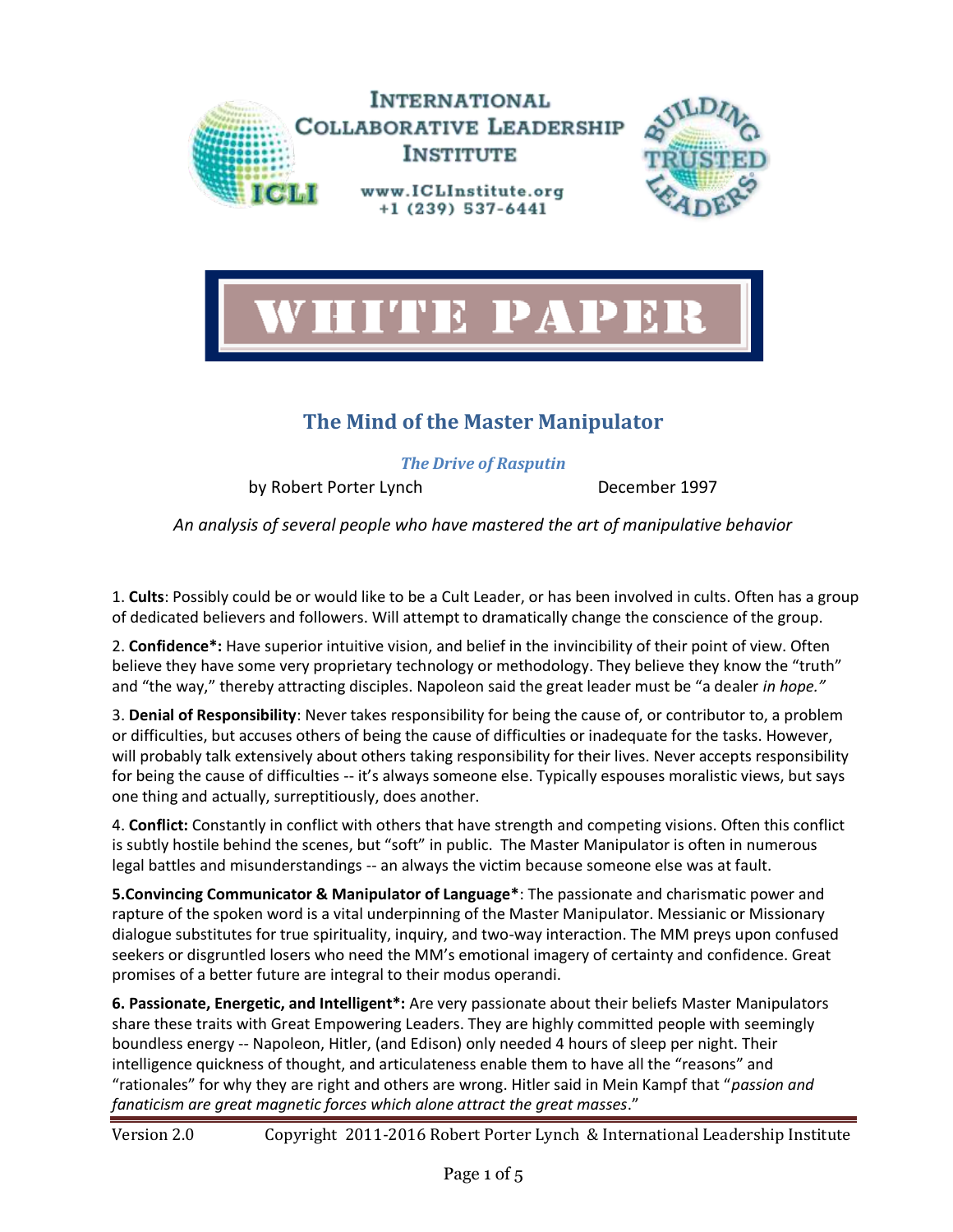**7. Pseudo-Philosophy:** Because of their intelligence, Master Manipulators are often are avid readers with a tendency to quote philosophers, (or the Bible) splicing bits and pieces of ideas together to justify their point of view.

**8. Failure to Empower:** Will not truly empower others, unless they revere him; those who do not revere him will be destroyed or undermined, usually by subtle innuendo. Seldom give credit to others that contribute to them or precede them or that are outside the cult group. Often members of their organization are held back and not given an opportunity to play a powerful role -- however these underpowered people hang on because they feel indebted/beholden/obligated to thee cult leader.

**9. Fear & Insecurity**: Very high degrees of Insecurity -- enables them to attract, tune into, and manipulate others who are insecure, enabling them to prey upon other's weaknesses. May also demonstrate signs of a "persecution complex." Will do "favors" for you, and remind you, so that you feel "obligated." They need to be admired. Their fears are always covered over -- they will refuse to discuss their inner fears, and will project or shift their fears into blame of others. Napoleon said he "*combined absolute power, constant supervision, and fear*." By creating self doubt, those in the MM's grasp become reliant of the presence of the manipulator, ultimately submitting to the manipulator's will, all with the promise of a new level of performance and/or freedom. FUDD — Fear, Uncertainty, Doubt, & Distrust are their modus-operandi.

**10. Bend Truth:** Their insecurity often causes them to stretch a truth, or manipulate it to their advantage (great propagandists), living in half-truths. There is enough half-truth in what they say to be believable, if you don't search too deeply or far. However, they manipulate their own perspective on reality, so that they actually begin to believe what they say and perceive. Hitler said in Mein Kampf (My Struggle) that lies were important in gaining power, and used Goebbels to create one of the world's most masterfully manipulative propaganda machines based on half truths. Half truths, combined with elegant language, are used to shift perceptions of reality.

**11. Confrontation**: Cannot handle real, frank confrontation, especially that which challenges their intellectual or emotional underpinnings. To deal with their inability to be confronted, they may be slippery smooth, facile with turning the issue, or will become very aggressive, taking the offense to overpower another. When intoxicated, will become highly angry, resentful, boastful, or vile. These people may have a propensity to drink, and their true personality will be revealed under these circumstances. May have a violent streak.

**12. Non-Collaborative and Dominating**: Must dominate conversations and relationships. Not capable of co-creation, true spirituality, and intimately collaborative relationships. However, there language and advocacy is probably about collaboration, as long as it is on their terms and conditions. MMs will often have an arrogant superiority that puts others down, often subtly.

**13. Create Co-Dependency:** Will put people down in the guise of: "You're not hearing, you are incapable of listening" (but I can hear and I am capable, therefore you must rely/depend upon me -- an now I control you). Will subtly plant seeds of doubt about people to undermine their capability. Those seeds are also planted within your team, so that your team members no longer have full faith in their leader. Will constantly push their value in your face, regularly demonstrating how they have contributed or helped, making you feel obligated/ indebted/ indentured. You constantly feel inadequate because you owe them more because of all they have done for you. They keep a constant monitoring of the amount/level of your indebtedness to them. The Great Master Manipulators will require great commitment from those that become attached to them, often requiring that all communications and all initiatives go through them. The MM surrounds themselves with needy individuals, preying upon people's weaknesses, and not supporting their strengths.

**14. Authority & Will Power:** Powerful and focused will that is incessant in its drive to achieve. Mastery of their own will is essential to controlling others. Combining their will power with the co-dependency strategy, the MM enables the surrender, step by step, inch by inch, of the victims will to their will. Often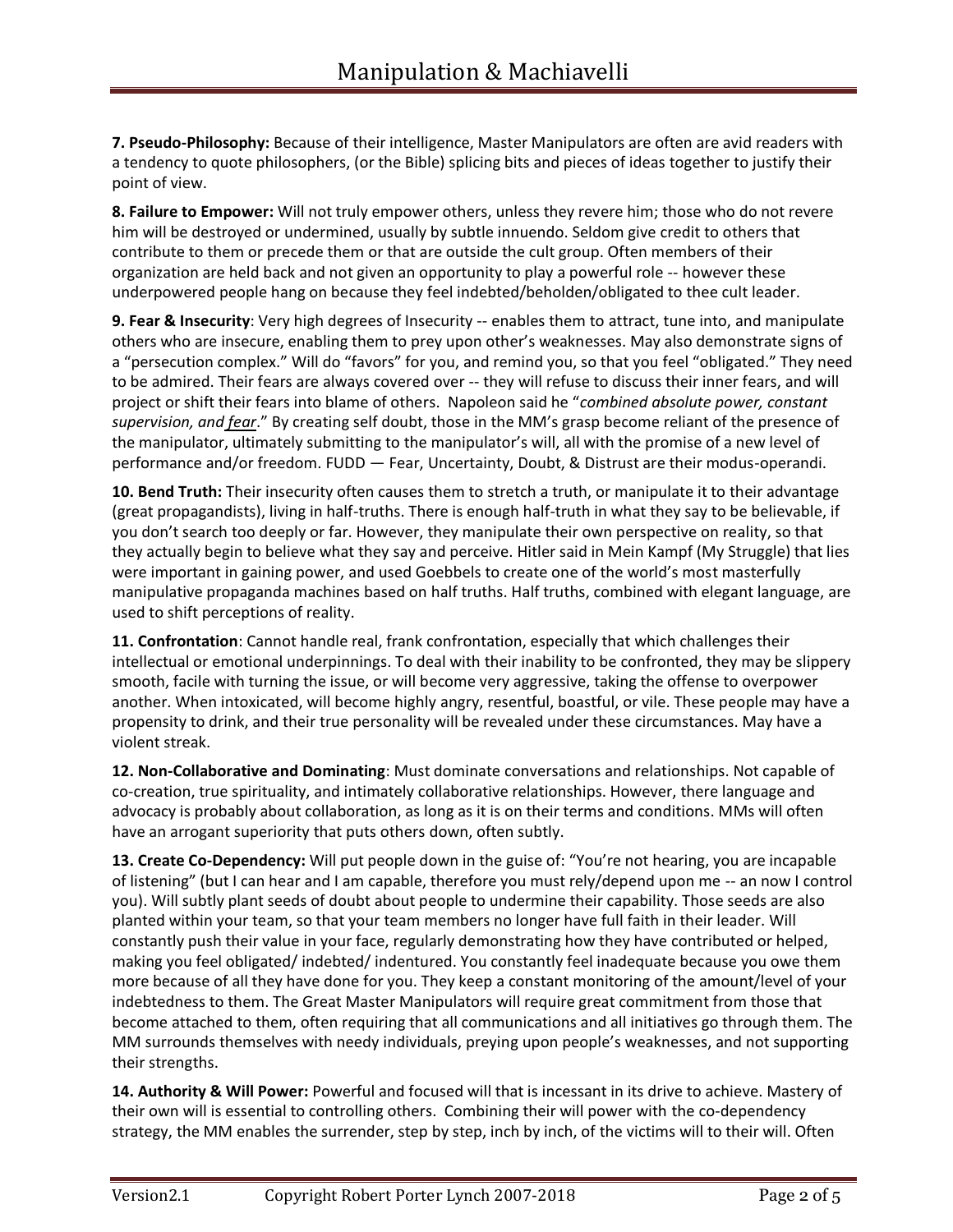the MM will create new rules of behavior, authority, and control; while casting out the old, thereby exercising power and supervision in the new order of things. The MM will not allow others to jointly participate in co-creating the new rules and order.

**15. Non-Verifiable:** Will limit your access to verification. You may never see their resume or gain detailed information to back up their claims-- there is always a "reason" not getting verifiable data. Often, they will tell you how important it is to make a leap of faith to understand their process -- "it must be experienced to be understood." Has a long history of presumed accomplishments, but if you get the opportunity to do the verification and ask the people who actually did the work, they do not attribute the cause to this person (he is not truly revered). Research Studies are selectively produced to validate their opinions, but often this research is incomplete or poorly done by the manipulator's accomplices. Cause the victims of the manipulator have a powerful need to have hope, they often choose not to delve into verifying claims.

**16. Speed\*:** More often than not, MMs are rapid thinkers and doers. With speed, they sweep others away, have rapid fire reasons and excuses, and create a compulsion to join their momentum. Their rapidity keeps others off balance; speed is especially disconcerting when they are on the attack because you can't defend fast enough. Typically, will fire away with questions in return to avoid providing a direct response.

**17. Vision and Destiny**\*: The Great Master Manipulators, (e.g., Hitler, Lenin, Napoleon) had a fanatical belief in their own personal mission and vision of the future. Their personal charisma lies in their ability to attract people without such a powerful vision who wanted to attach themselves to the Manipulator's vision. Hitler had a vision of the German Reich ruling the world. Putin's was to recreate the Russian Empire.

18. **Self-Righteous:** High moral purpose combined with a "holier than thou" attitude and an exclusion of (and negative moral judgements upon) those who are "non-believers."

19. **Focus of Intensity\*:** Highly intense people who concentrate with boundless power and energy. "It is the same with strategy as with the siege of fortresses: concentrate fire on a single point; when the breach is made the equilibrium is broken and all the rest becomes useless and the fortress is *broken*," according to Napoleon.

**20. Sensitive to Weakness & Insecurity:** They seem to have a very acute sense of other people's weaknesses and blind sides, quickly exploiting those weaknesses by creating more weakness and dependency.

**Note: \*** denotes: Characteristics also shared with great achievers, great geniuses, and great empowering leaders. Only when used in the "negative" sense do these characteristics become manipulative.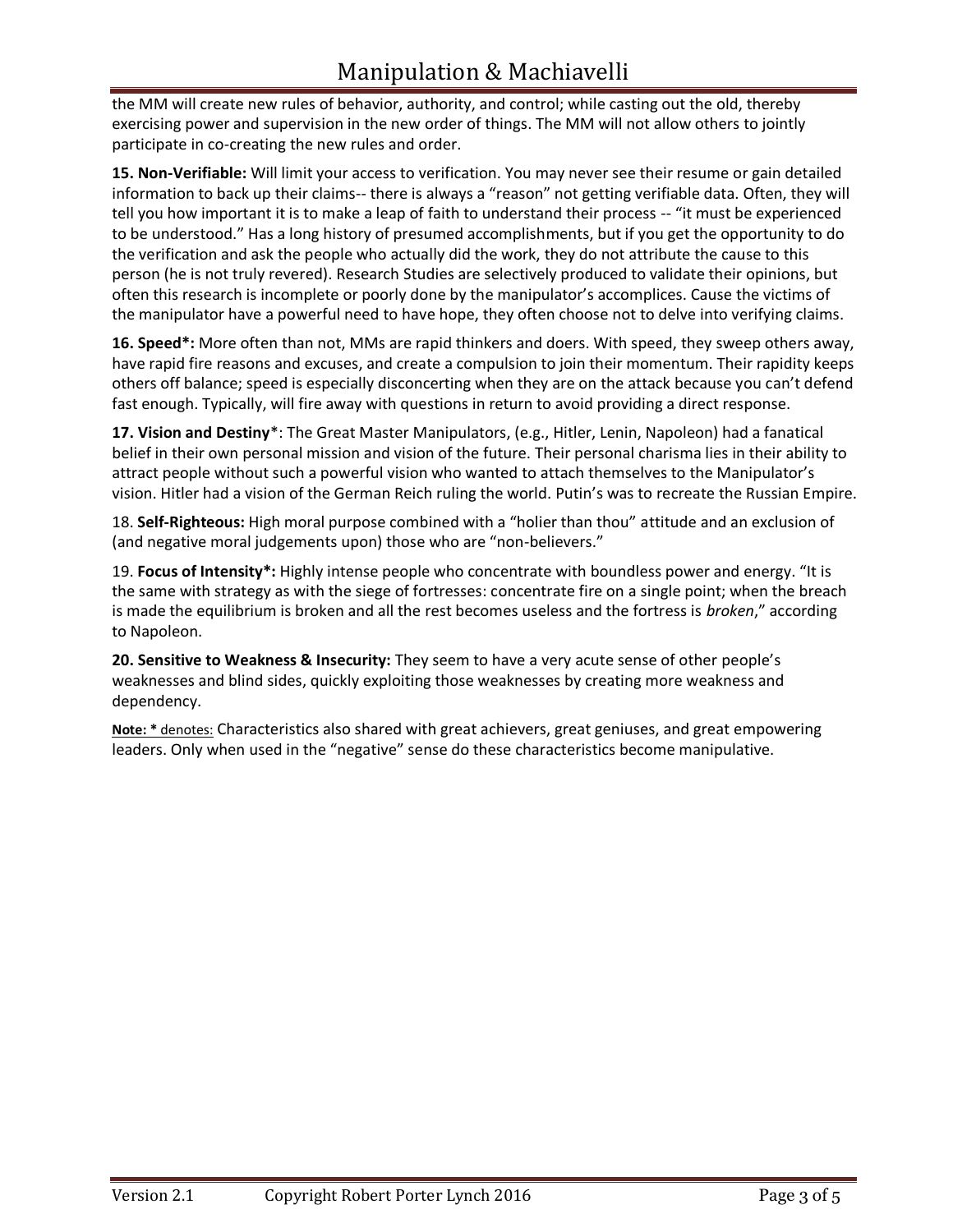## **How to Spot the Master Manipulator**

The Master Manipulator can be identified in advance, if you know what to look for. These people have a number of things either present or missing in their character which can be diagnosed:

**A. True Caring and Giving is Missing:** These people are not free givers of themselves; when they give, they consider it a loan, for which others are indebted. Deep caring love for others is not evident, buy you might hear mention of symbols or images of love, but not the real thing. Real sacrifice is not present. They focus their pseudo-care on those who are their prime supporters or on those who can influence a large number of others in the group. This is because they are so self-centered.

**B. Listen with Your Eyes and Heart**: Most of us listen with our ears and minds. Practice listening with your eyes — see the reality of their actions not their words. Their words are always smooth, correct, and convincing. But their actions are not in congruence with what they say. In your heart, you will not feel cocreative, loving, or personally empowered. You may be told you may have to go through this transition of insecurity before you can breakthrough to the other side, rather than hold both the present and future realities as a "duality."

**C. Spirituality is Missing**: Often the Master Manipulator will substitute philosophy and specialized methods and rationales in favor of a deep commitment to God, spirituality, or relationship to a higher order. Spiritual growth is absent. They want you to believe in them, not something greater than them.

**D. Pseudo-Scientific**: They will manipulate scientific knowledge to their advantage, often citing studies or prominent scientists and knowledgeable authorities to validate their distorted beliefs. There is a manipulation of truth, using half-truths to create the semblance of a new reality. Intellectually devious.

**E. Power of the Manipulator**: These are very entrancing people who can mesmerize with their words and ability to get inside your mind. Their power should not be underestimated. They try to maintain positions of high respectability; they search for status. They are hard workers. They always seem almost "too perfect," because the perfection is merely a facade to disguise the true reality.

**F. Mis-Trust:** The Master Manipulator will attempt to undermine your trust in yourself and in others, and substitute a trust for the manipulator into the vacuum. "FUDD" — Fear, Uncertainty, Doubt, & Distrust - will be present in large magnitudes in the arenas the Manipulator operates.

**G. Shaky Ground**: Their words and deeds constantly put you on shaky ground, subtly undermining your own power and value. The Manipulator does not have a powerful commitment to your power without a long-term co-dependent relationship to the Manipulator.

**H. Require Commitment to Their Method:** They will claim to have a cure for your problems and incapabilities, but will require an extensive, long-term commitment/attachment to them.

**I. Above Reproach:** They lash out at others that confront them. They deny their own malicious intent and deviousness, thereby projecting evil intent on others. They sacrifice others to preserve their image of perfection. Scapegoating is often a chronic condition. They attempt to destroy others who challenge them. They hate the light of truth that attempts to penetrate their self-deception.

**J. Cracks under Confrontation**: To penetrate their disguise, confront them with powerful, penetrating, deep, questions. Manipulators generally attack under confrontation. Take them drinking and observe their behavior at different levels of inebriation. Generally, they will either contradict themselves when drunk, or manifest their real lack of conscience by becoming very angry or violent. They are not sad or happy